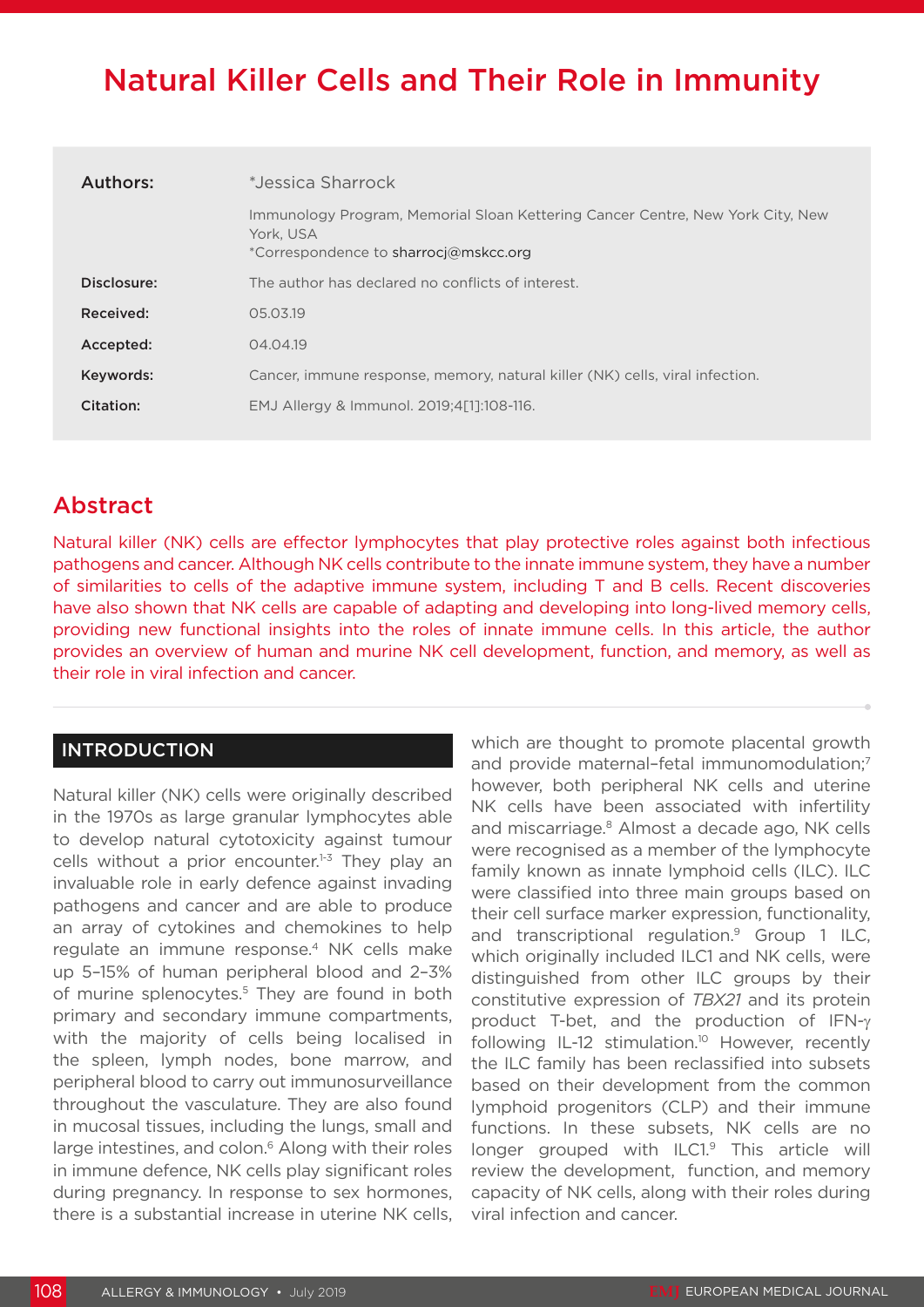# NATURAL KILLER CELL DEVELOPMENT

NK cells have been classified as components of the innate immune system; however, they have also been shown to possess numerous developmental and functional characteristics similar to cells of the adaptive immune system, including T and B cells. These include the development from the CLP in the bone marrow, expression of the recombination-activating genes during ontogeny, the need for common γ-chain-dependent cytokines (including IL-15) during development and homeostasis, and an education process analogous to T cell development in the thymus.<sup>11,12</sup> It has also been proposed that NK cells may develop in both the thymus and the liver.<sup>13</sup> Furthermore, much like T and B cells, which use their activating receptors (T cell or B cell receptor, respectively) to recognise antigens, NK cells express germlineencoded activating receptors that are able to bind directly to stress-induced or pathogen-derived antigens.14

Developing from haematopoietic stem cells, CLP in murine bone marrow differentiate into pre-NK precursors with a Lin-CD117<sup>to</sup>CD127+ phenotype and express a number of NK cellspecific receptors including NKG2D and CD244,15 but during this stage the cells are negative for classical markers such as NK1.1 and CD49b. Following the expression of the β-chain receptor for IL-15 (a cytokine required for NK cell development), these cells are now classed as NK precursors. Once CD122 is expressed, they become responsive to IL-15 and develop into immature NK cells, observed by CD11b<sup>lo</sup> and CD27 surface expression.<sup>16</sup> At this point, a number of activating and inhibitory receptors are also beginning to be expressed on the surface of the developing NK cells.<sup>17</sup> CD11b and CD27 expression defines murine NK cells in four stages of maturation, which correspond with their cytolytic activity and production of inflammatory cytokines (Figure 1). During maturation, immature NK cells progress to CD11b<sup>lo</sup>CD27hi, then CD11bhiCD27hi, and finally CD11bhiCD27<sup>10</sup>.<sup>18</sup> In humans, NK cells also develop from haematopoietic stem cells and through a CLP. During five stages of development, there are a number of changes in expression levels of CD56, CD94, and CD16, and, much like for mice, human NK cells become responsive to and require the

cytokine IL-15. Maturing human NK cells can differentiate into CD56bright cells, which usually remain in the lymphoid tissue to interact with dendritic cells (DC) and CD56<sup>dim</sup> cells that return to circulation via the lymphatics.<sup>15</sup> Human NK cells are considered fully mature when they have high cytolytic activity and are able to produce large amounts of IFN-γ.<sup>17</sup>

Along with the expression of various cell surface markers and receptors, there are complex networks of transcription factors that can help dictate lymphocyte lineage commitments and give rise to distinct cell fates. Thymocytes can be diverted into an NK cell-like lineage if Bc111b, a Notch-1-dependent transcription factor, is ablated during T cell development.<sup>19</sup> Furthermore, NK cells and other helper ILC, but not T or B cells, require Id2 and Nfil3 for their development.16

## NATURAL KILLER CELL FUNCTION

The effector function of NK cells is determined by an integration of numerous signals. To sense their environment, NK cells use a tightly regulated balance of activating and inhibitory germline-encoded receptors, and initiation of an NK cell response is dependent on signalling via these receptors (Figure 2). Under physiological conditions, circulating NK cells are mostly in a resting state; however, activation by an array of cytokines can lead to the infiltration of these cells into pathogen-infected or cancerous tissues.

Healthy cells express major histocompatibility complex class I (MHC I) molecules that act as ligands for inhibitory receptors on NK cells and contribute to the 'self-tolerance' of these cells. Killer cell immunoglobulin-like receptors in humans or members of the Ly49 family in mice make up the main inhibitory receptor profile of NK cells that bind MHC I molecules and maintain a tolerance for healthy host cells.<sup>20</sup> However, during viral infection and tumour development, MHC I molecules are usually downregulated, lowering the inhibitory signalling threshold of the NK cell and leading to cell activation.<sup>21</sup> Cellular stresses associated with infection or cancer growth, such as DNA damage responses and the expression of tumour suppressor genes, cause the upregulation of activating receptors on NK cells.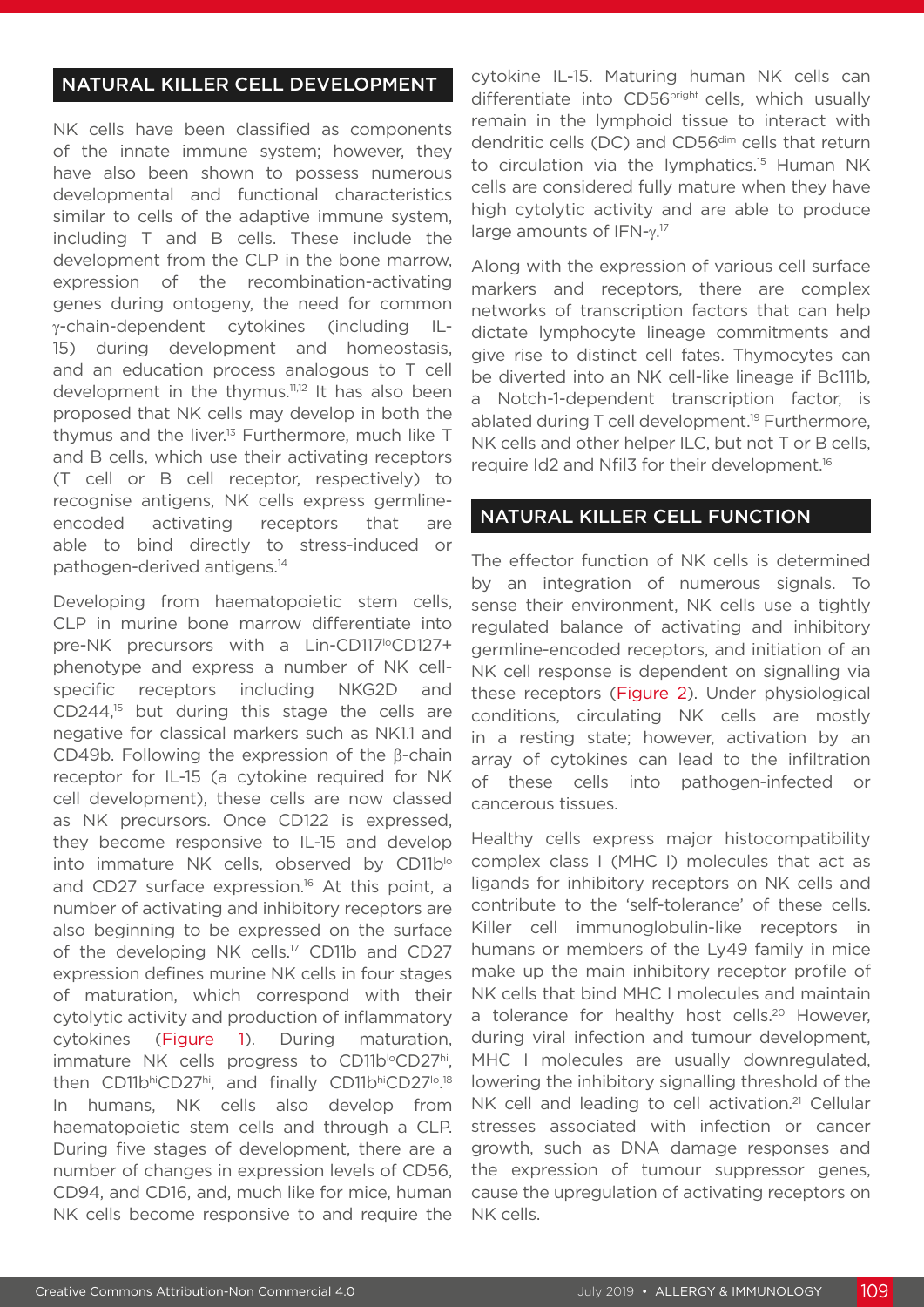

#### Figure 1: An overview of natural killer cell development.

NK cells derived from the CLP differentiate into a pre-NKP population, identified by its expression of CD117 and lack of CD122 expression. After becoming an NKP, the cells start expressing NK cell markers (NK1.1 and NKp46) and are considered to be immature NK cells at this stage. As they mature further, they acquire CD49b and CD11b expression and lose the expression of CD27. Fully mature NK cells are able to express cytolytic molecules and cytokines (including IFN-γ). Transcription factors also play important roles in governing lymphocyte fate from the CLP. A simplified list of transcription factors driving the NK cell lineage is shown in the box and the numbers on the diagram indicate where they have been identified at the different stages during development. 'Early' and 'Late' indicates when they are thought to be important during the maturation process.

CLP; common lymphoid progenitor; HSC: haematopoietic stem cell; NK: natural killer; NKP: NK cell precursor.

In most cases, NK cells are governed by a number of receptors and regulated by the integration of co-activating (NKp46, NKG2D, CD16, and LFA-1) and co-inhibitory (NKG2A, KLRG1, and TIGIT) signals via surface receptors that recognise the appropriate ligand.<sup>22</sup> Signalling via the activating receptors on NK cells causes a shift in the balance towards activated NK cells that are able to directly eliminate target cells through NK cell-mediated

cytotoxicity, or indirectly via the secretion of proinflammatory cytokines. There are also cytokine receptors that transmit activating (including IL-2, IL-12, IL-18, Type 1 IFN, and TNF- $\alpha$ ) or inhibitory signals (TGF-β) during NK cell activity.<sup>22</sup> Additionally, ligand interactions with cell–surface receptors on NK cells can lead to the secretion of pro-inflammatory cytokines, including IFN-γ.<sup>23</sup>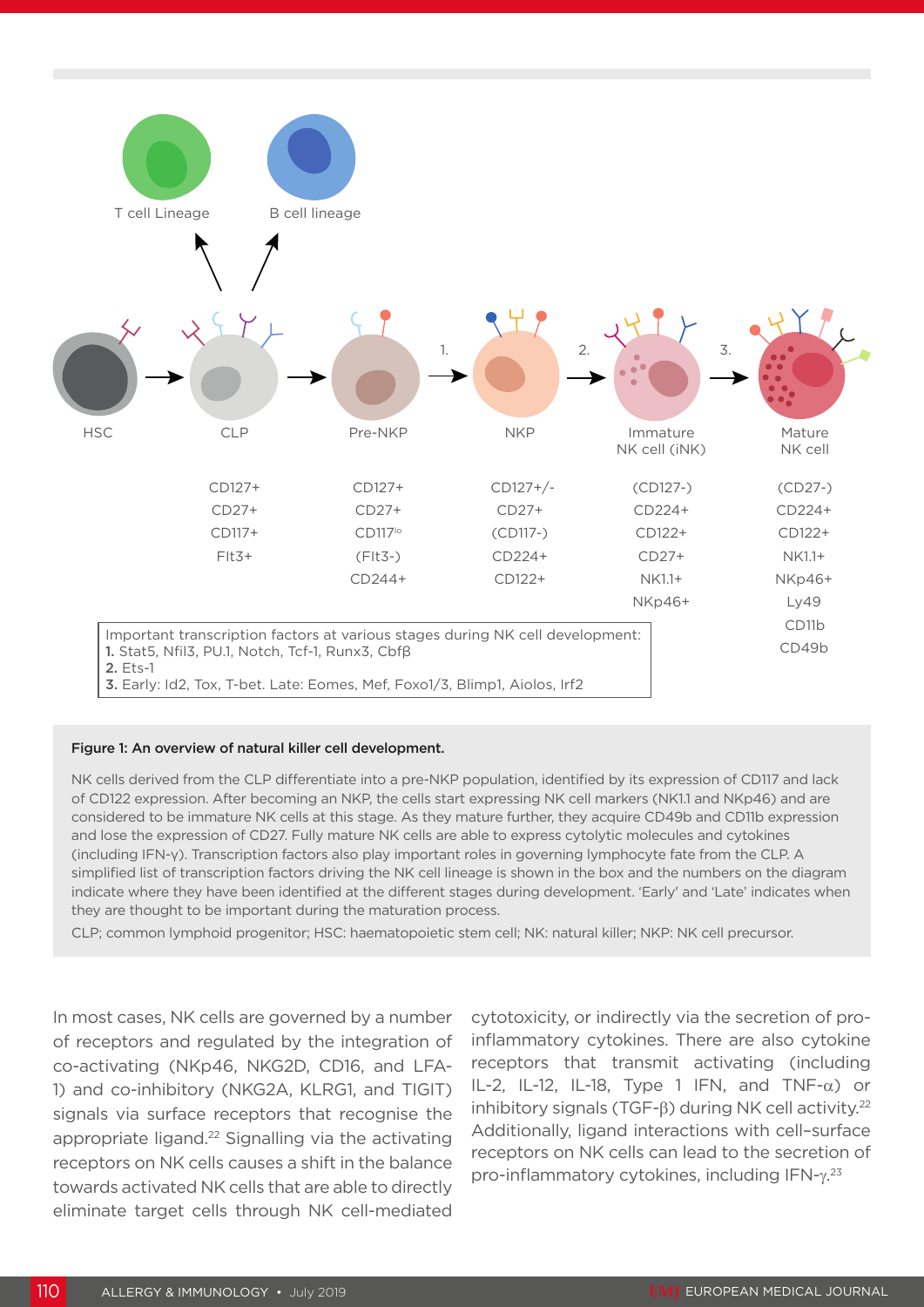

#### Figure 2: Schematic of natural killer cell function during 'resting' and 'killing' states.

NK cells are able to recognise and kill target cells by an integrated balance of activating and inhibitory signals, which allow them to distinguish between healthy cells and target cells (those virally infected or transformed). A) 'No-killing' NK cells have balanced activating and inhibitory signals when recognising healthy cells. The inhibitory signals are delivered by self-MHC class I in this setting. B) Target cells, such as those infected or transformed, often downregulate or lose MHC class I molecules on their surface and these cells are detected by the NK cells as 'missingself' leading to killing of the target cell. C) Tumour cells and virally infected cells often overexpress activating ligands on their surface, which are recognised by activating NK cell receptors; this process overrides any inhibitory signals triggering 'induced-self killing' and lysis of the target cell.

A '+' symbol indicates activating signal and a '-' symbol indicates inhibitory signal.

MHC: major histocompatibility complex; NK: natural killer.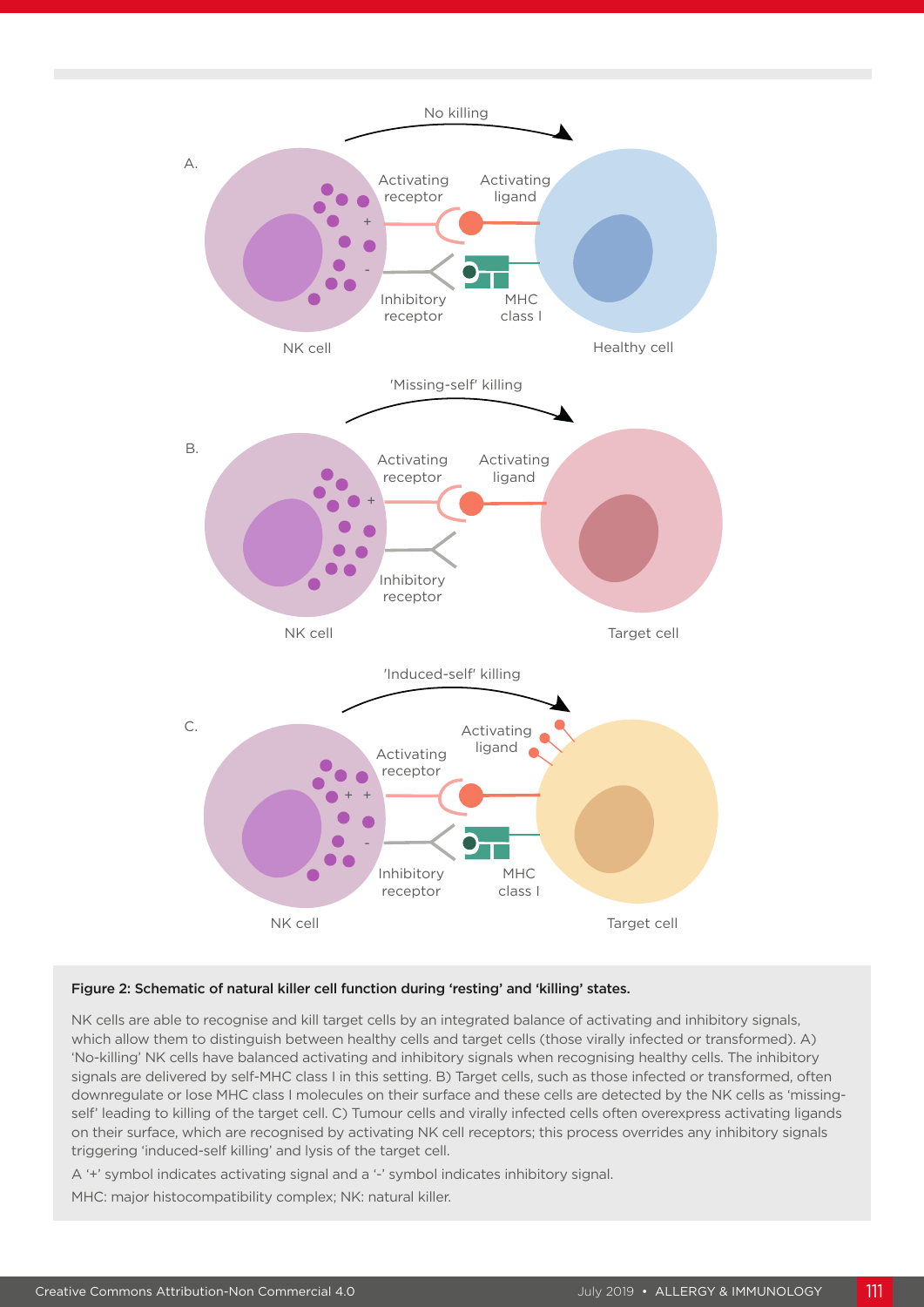# NATURAL KILLER CELL MEMORY

The quick response capabilities and enhanced host protection against a previously encountered pathogen make up the classical definition of immunological memory.<sup>24</sup> Much like T cells, NK cells are able to acquire functional qualities associated with immunological memory in both non-infection settings and in response to pathogens.

During different educational routes, the formation of NK cell memory can occur in two ways: via antigen-dependent (virus or hapteninduced) or antigen-independent (cytokineinduced) mechanisms. Sensitising mice with haptens (molecules able to stimulate the production of antibodies) in the presence of the pro-inflammatory cytokines IL-12, IFN-α, and IFN-γ leads to hapten-specific memory NK cells.25,26 Long-lived memory cells are generated following an infection and show a heightened response upon secondary challenge with the same pathogen. The memory formation process in T cells has been well characterised and is usually distributed into three main phases.<sup>27</sup> Upon cognate antigen exposure, naïve T cells clonally expand and differentiate into effector T cells during the 'expansion' phase. This is followed by a second 'contraction' phase, in which most of the effector cells undergo apoptosis, leaving a small pool of stable T cells that can enter the 'memory' phase. These memory T cells persist throughout the organs of the host and maintain their longevity through self-renewal until they encounter their cognate ligand, where they display enhanced host protection and effector function.28 As cells of the innate immune system are unable to undergo somatic rearrangement of their receptor genes, it was thought that these cells, including NK cells, lacked antigen specificity and were, therefore, unable to develop classical immunological memory.14

However, in the common inbred laboratory mouse (C57BL/6), the activating receptor, Ly49H, which is expressed on approximately 50% of NK cells, binds with precise specificity to the mouse cytomegalovirus (MCMV)-encoded glycoprotein m157 expressed on infected cells to drive the expansion of virus-specific NK cells during the acute phase of MCMV infection.29,30 Once the infection is under control, expanded effector NK cells undergo a contraction phase to

form a pool of long-lived, self-renewing 'memory' or 'adaptive' antigen-specific NK cells, a response similar to that observed in T cells. These NK cells can be recovered months after the initial infection in a number of peripheral tissues. $31$ The expansion and memory formation of virusspecific NK cells is dependent on an interaction with the viral antigen, as MCMV lacking the m157 glycoprotein does not induce Ly49H NK cell expansion or the development of memory.<sup>31</sup> Previous studies have also shown that memory NK cells have a unique transcriptional signature when compared to naïve NK cells<sup>24</sup> and possess functional attributes commonly associated with memory T cells, including secondary expansion, enhanced effector function, and increased protection against viral challenge.<sup>31</sup> However, until recently, little was known about how transcription is controlled at an epigenetic level in NK cells while they transition between naïve, effector, and memory states. Chromatin accessibility analysis by assay for transposaseaccessible chromatin using high-throughput sequencing (ATAC-seq) and transcriptional profiling via RNA-seq showed that, during MCMV exposure, NK cells undergo dynamic changes in chromatin architecture and that NK cells and CD8+ T cells share common epigenetic and transcriptional programmes as they transition from naïve to memory cells. $32$ 

# NATURAL KILLER CELLS IN VIRAL INFECTION

NK cells play an important role in viral clearance but their responses were initially thought to be non-specific and lacking an immune memory response.<sup>33</sup> However, it is now understood that NK cells are able to respond specifically to an infection and, in many cases, are able to develop memory recall responses.<sup>33</sup> Inflammatory states can cause NK cells to enter the lymph nodes and influence T cell responses by promoting Th1 cell polarisation through the release of IFN-γ or restricting the expansion of T cells by killing activated cells.<sup>34</sup> In healthy individuals, NK cells contribute to controlling several viral infections, including cytomegalovirus (CMV), influenza, hepatitis C, and HIV-1.<sup>35</sup> Humans with complete or partial impairment in NK cell numbers or function have also been shown to have increased susceptibility to viral infections,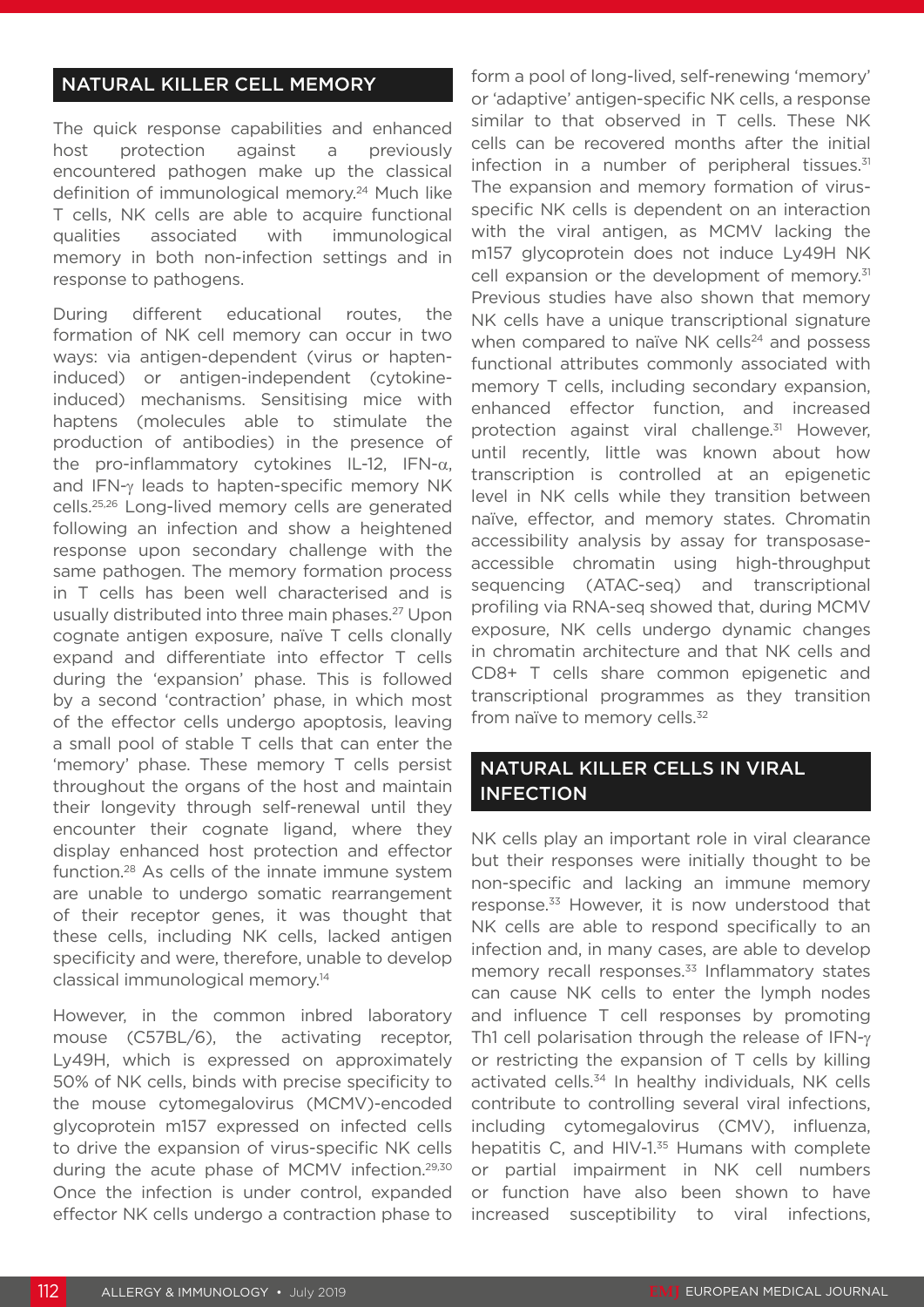including herpes simplex virus, CMV, varicella zoster virus, and human papillomavirus.<sup>35</sup>

During viral infection, NK cells use a number of approaches to sense inflammatory signals and express receptors for cytokines, including IFN- $\alpha$ , IL-12, IL-15, and IL-18, whose expression is greatly upregulated during early infection, providing a vital role in the activation of NK cells and host protection.<sup>36</sup> Many cytokine receptors are uniformly expressed by NK cells, suggesting cytokines are able to signal to most NK cells and in some cases activate the entire NK cell compartment.4 IL-12, IL-15, and IL-18 also provide important stimuli for the expression of IFN-γ, a hallmark of NK cell expansion in humans seropositive for human CMV (HCMV).<sup>37</sup> Type I interferons, IFN-α and IFN-β, have also been shown to play an important role in increasing the cytotoxicity of NK cells<sup>38</sup> while protecting NK cells from fratricidal killing, leading to enhanced defence and cellular expansion.<sup>39</sup> Furthermore, mouse IL-12 induces epigenetic remodelling in regulatory regions of genes encoding transcription factors such as *Zbtb32, Runx1,* and *Runx3*, thereby contributing to NK cell expansion during MCMV.40 Along with the expression of cytokine receptors, NK cells express lowaffinity Ig-G receptor FcRIII (CD16), allowing NK cells to bind to and become activated by antibody-coated target cells, a process known as antibody-dependent cellular cytotoxicity.<sup>41</sup> This antibody-dependent activation of NK cells has been identified in response to a number of viruses, including influenza, HIV-1, and CMV.42-44

As discussed previously, NK cells possess a large number of activating and inhibitory receptors that are known to play important roles in controlling viral infection. The majority of NK cells express the activating receptors NKG2D, DNAM-1, NKp46, and, in humans, NKp30. The ligand for NKG2D is upregulated following environmental cues, such as cellular stress caused by viral infection, and this 'induced-self' recognition allows for NK cells to broadly survey for stressed cells and remove unhealthy or harmful host cells.45 NKG2D also provides a co-stimulatory signal to enhance proliferation and effector responses of NK cells during MCMV infection; however, NKG2D alone is unable to drive a robust expansion.46 Furthermore, ligands for DNAM-1 are upregulated during cellular stress but, again, this signal alone is not sufficient to expand NK

cell subsets.<sup>47</sup> Thus, co-stimulatory functions are needed for optimal expansion and differentiation of Ly49H+ NK cells during MCMV. Along with stress-induced receptor signals, other activating receptors are expressed to precisely sense viral signals including NK1.1, which is found on the majority of NK cells and recognises the MCMV encoded protein m12,48 or NKG2C (human) and Ly49 family (mouse) receptors on specific subpopulations of NK cells that are activated by an interaction with their cognate viral ligands.<sup>11</sup> During HCMV infection, viral peptides derived from UL40 and presented on HLA class I histocompatibility antigen, alpha chain E and recognised by NKG2C, inducing population expansion of NKG2C+ NK cells.<sup>49</sup> During MCMV infection in mice, the viral protein m157 is expressed on the surface of infected cells and recognised by the Ly49H receptor.<sup>50</sup>

## NATURAL KILLER CELLS IN CANCER

NK cells were first identified for their ability to kill tumour cells without prior sensitisation. They are able to directly kill tumour cells through the release of cytotoxic granules containing granzyme and perforin.<sup>51</sup> NK cells and cytotoxic CD8+ T cells work together to generate an immune response against viruses and tumour cells; however, tumours often downregulate MHC I, making them unrecognisable to cytotoxic T cells, leading to a failure to initiate adaptive immune response functions.<sup>52</sup> The lack of MHC I expression or an upregulation of NKG2D ligands or CD70 (the ligand for CD27) can still render tumour cells susceptible to NK cell-mediated lysis.53 NK cells play vital roles in eradicating tumour cells and numerous studies have shown this *in vivo* by implanting tumour cells into mice genetically lacking NK cell function or by the administration of antibodies to deplete NK cells.54 In most cases, eliminating NK cells in these mice led to more aggressive tumour growth and metastasis.<sup>54</sup> NK cells are also able to exert cytotoxicity against an array of malignancies, including acute myeloid leukaemia, acute lymphocytic leukaemia, and multiple myeloma, along with many solid tumours, including ovarian and colon tumours, and neuroblastomas.49,55

NK cells can be activated by various stimuli, including contact with DC. DC are the main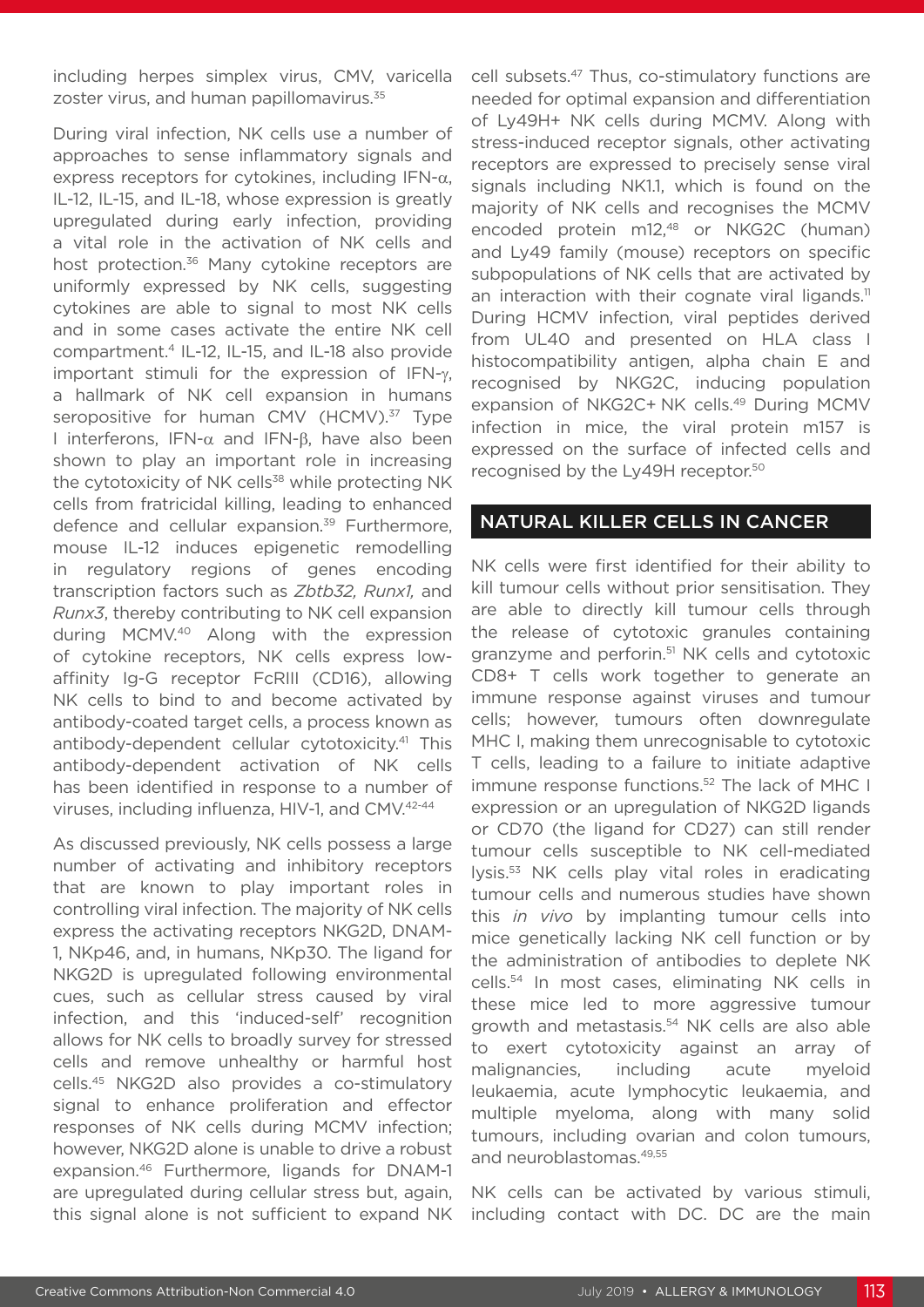antigen-presenting cells of the immune system and play a fundamental role in sensing pathogens and initiating an immune response. A bi-directional crosstalk between DC and NK cells has been observed in secondary lymphoid tissues and in the periphery via cell–cell contacts or the release of soluble factors.<sup>56</sup> These interactions can result in cellular activation and maturation, and the production of cytokines by both cell types.<sup>57</sup> Additionally, NK cells are able to directly or indirectly regulate T cell responses because NK cell-mediated killing can cause the release of antigens, which are able to enhance CD8+ T cell activation by cross-presentation on DC.<sup>58</sup> The tumour microenvironment contains transformed cancer cells along with stromal cells that are able to control tumour progression. Recent findings have shown that human NK cells directly identify the ligand platelet-derived growth factor DD (PDGF-DD) by using the activating receptor NKp44, which, in turn, enables NK cells to limit tumour growth.59 This PDGF-DD–NKp44 interaction stimulates NK cell secretion of IFN-γ, TNF-α, and chemokines. The cytokine production triggers tumour cell–cycle arrest.<sup>59</sup> Conversely, cancer cells are able to evade the immune response and NK cells by using a number of mechanisms; these include increasing MHC I molecules to inhibit NK cell function, decreasing NKG2D ligand expression to impair NK cell recognition, and upregulating levels of inhibitory cytokines (such as IL-10 or TGF-β) in tumours following secretion by the tumour itself, regulatory T cells, or myeloid derived suppressor cells.<sup>60</sup>

Although it has been known for some time that NK cells play a key role in fighting tumour development and progression, in more recent years NK cell-based immunotherapy has become a novel and promising approach to treating tumours.<sup>61</sup> Preclinical and clinical studies have focussed on host NK cells and their antitumour function, and administration of activating cytokines (IL-2 and IL-15) have shown mixed results.<sup>62</sup> IL-2 treatment in mice was shown to be efficacious in improving antitumour responses and was approved for clinical use in a number of human cancer types; $63$  however, following injections of IL-2, tumour relapse and survival rates were unaltered in some settings.<sup>64</sup> IL-15 treatment became an alternative to IL-2, and using IL-15/IL-15R complexes to reflect transpresentation of IL-15 physiologically,<sup>65</sup> and, in combination with other immunotherapies, have also become a main focus of many studies.

# **CONCLUSION**

NK cells are a key component of the immune response and play vital roles in controlling and eliminating both virally-infected and cancer cells. Although our knowledge of basic NK cell biology and innate immunity continues to grow rapidly and many studies have shown that the development and function of NK cells is highly dynamic, there is still much to be investigated. The effector function of these NK cells must be further studied, with a predominant focus on immunotherapies along with the prevention of infectious diseases and cancer. Furthermore, the discovery of NK cell immunological memory and epigenetic reprogramming during infection has led to many thought-provoking and exciting questions regarding both innate and adaptive immune responses.

#### References

- Rosenberg EB et al. Lymphocyte cytotoxicity reactions to leukemiaassociated antigens in identical twins. Int J Cancer. 1972;9(3):648-58.
- 2. Herberman RB et al. Natural cytotoxic reactivity of mouse lymphoid cells against syngeneic and allogeneic tumors. I. Distribution of reactivity and specificity. Int J Cancer. 1975;16(2):216-29.
- 3. Herberman RB et al. Natural cytotoxic reactivity of mouse lymphoid cells against syngeneic and allogeneic

tumors. II. Characterization of effector cells. Int J Cancer. 1975;16(2):230-9.

- 4. Wu Y et al. Developmental and functional control of natural killer cells by cytokines. Front Immunol. 2017;8:930.
- 5. Mah AY, Cooper MA. Metabolic regulation of natural killer cell IFN-γ production. Crit Rev Immunol. 2016;36(2):131-47.
- 6. Ivanova D et al. NK Cells in mucosal defense against infection. BioMed Res

Int. 2014;2014.

- 7. Dosiou C, Giudice LC. Natural killer cells in pregnancy and recurrent pregnancy loss: Endocrine and immunologic perspectives. Endocr Rev. 2005;26(1):44-62.
- 8. Tang AW et al. Natural killer cells and pregnancy outcomes in women with recurrent miscarriage and infertility: A systematic review. Hum Reprod. 2011;26(8):1971-80.
- 9. Vivier E et al. Innate lymphoid cells: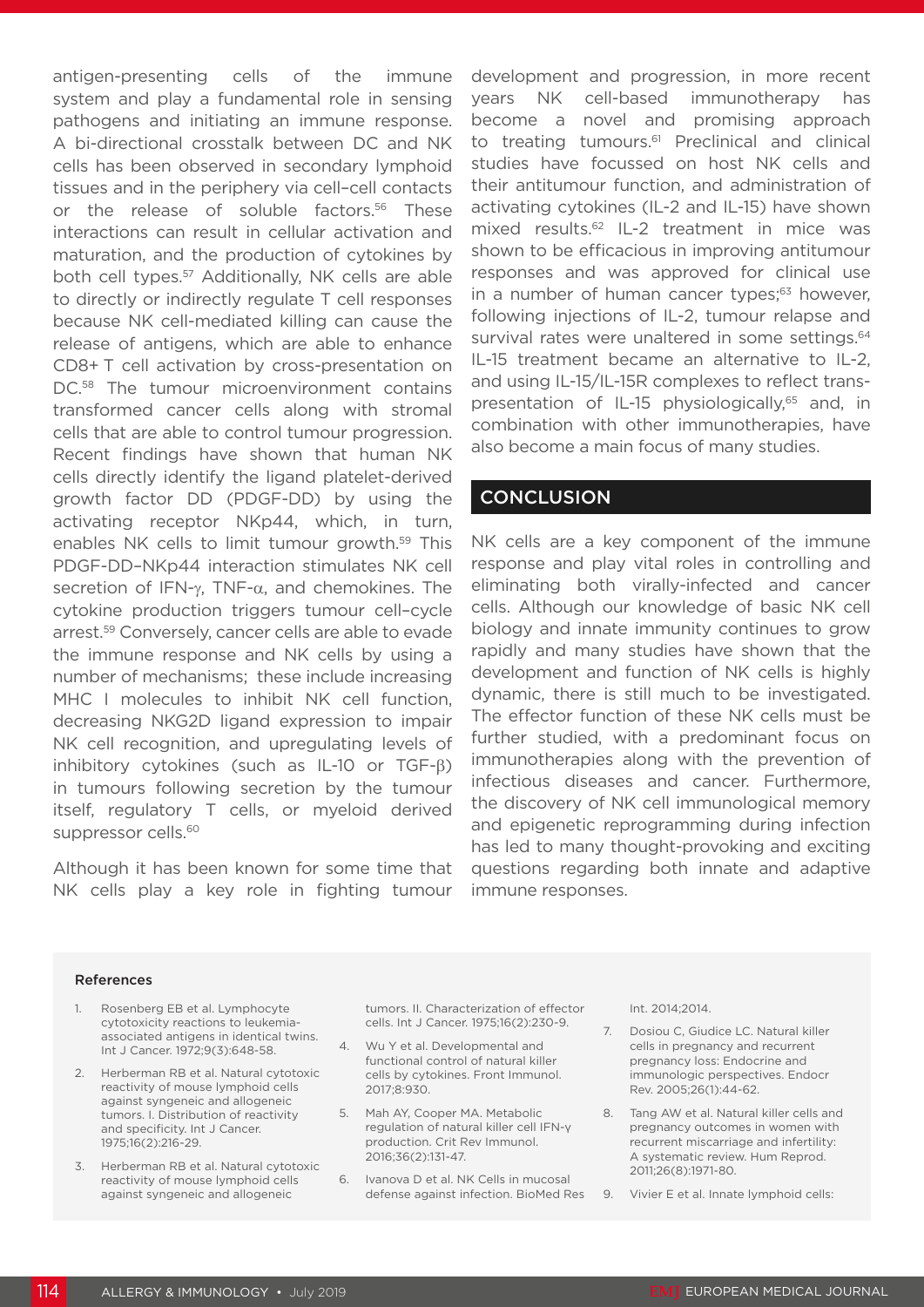10 years on. Cell. 2018;174(5):1054-66.

- 10. Cella M et al. Beyond NK cells: The expanding universe of innate lymphoid cells. Front Immunol. 2014;5:282.
- 11. Orr MT, Lanier LL. Natural killer cell education and tolerance. Cell. 2010;142(6):847-56.
- 12. Sun JC, Lanier LL. NK cell development, homeostasis and function: Parallels with CD8+ T cells. Nat Rev Immunol. 2011;11(10):645-57.
- 13. Sojka DK et al. Tissue-resident natural killer (NK) cells are cell lineages distinct from thymic and conventional splenic NK cells. eLife. 2014;3:e01659.
- 14. O'Sullivan TE et al. Natural killer cell memory. Immunity. 2015;43(4):634- 45.
- 15. Abel AM et al. Natural killer cells: Development, maturation, and clinical utilization. Front Immunol. 2018;9:1869.
- 16. Geiger TL, Sun JC. Development and maturation of natural killer cells. Curr Opin Immunol. 2016;39: 82-9.
- 17. Yu J et al. Location and cellular stages of NK cell development. Trends Immunol. 2013;34(12):573-82.
- 18. Chiossone L et al. Maturation of mouse NK cells is a 4-stage developmental program. Blood. 2009;113(22):5488-96.
- 19. Li P et al. Reprogramming of T cells to natural killer-like cells upon Bcl11b deletion. Science. 2010;329(5987):85- 9.
- 20. Hammer Q et al. Peptidespecific recognition of human cytomegalovirus strains controls adaptive natural killer cells. Nat Immunol. 2018;19(5):453-63.
- 21. Bessoles S et al. Adaptations of natural killer cells to self-MHC class I. Front Immunol. 2014;5:349.
- 22. Long EO et al. Controlling NK cell responses: Integration of signals for activation and inhibition. Annu Rev Immunol. 2013;31:227-58.
- 23. Chan CJ et al. Molecular mechanisms of natural killer cell activation in response to cellular stress. Cell Death Differ. 2014;21(1):5-14.
- 24. Sun JC et al. NK cells and immune 'memory'. J Immunol. 2011;186(4):1891-7.
- 25. Rouzaire P et al. Natural killer cells and T cells induce different types of skin reactions during recall responses to haptens. Eur J Immunol. 2012;42(1):80-8.
- 26. O'Leary JG et al. T cell- and B cellindependent adaptive immunity mediated by natural killer cells. Nat Immunol. 2006;7(5):507-16.
- 27. Williams MA, Bevan MJ. Effector and memory CTL differentiation. Annu Rev Immunol. 2007;25:171-92.
- 28. Min-Oo G et al. Natural killer cells: Walking three paths down memory lane. Trends Immunol. 2013;34(6):251- 8.
- 29. Daniels KA et al. Murine cytomegalovirus is regulated by a discrete subset of natural killer cells reactive with monoclonal antibody to Ly49H. J Exp Med. 2001;194(1):29-44.
- 30. Arase H et al. Direct recognition of cytomegalovirus by activating and inhibitory NK cell receptors. Science. 2002;296(5571):1323-6.
- 31. Sun JC et al. Adaptive immune features of natural killer cells. Nature. 2009;457(7229):557-61.
- 32. Lau CM et al. Epigenetic control of innate and adaptive immune memory. Nat Immunol. 2018;19(9):963-72.
- 33. Lam VC, Lanier LL. NK cells in host responses to viral infections. Curr Opin Immunol. 2017;44:43-51.
- 34. Pallmer K, Oxenius A. Recognition and regulation of T cells by NK cells. Front Immunol. 2016;7:251.
- 35. Jost S, Altfeld, M. Control of human viral infections by natural killer cells. Annu Rev Immunol. 2013;31:163-94.
- 36. Freeman BE et al. Cytokine-mediated activation of NK cells during viral infection. J Virol. 2015;89(15):7922-31.
- 37. Luetke-Eversloh M et al. Human cytomegalovirus drives epigenetic imprinting of the IFNG locus in NKG2Chi natural killer cells. PLoS Pathog. 2014;10(10):e1004441.
- 38. Nguyen KB. et al. Coordinated and distinct roles for IFN-αβ, IL-12, and IL-15 regulation of NK cell responses to viral infection. J Immunol. 2002;169(8):4279-87.
- 39. Madera S et al. Type I IFN promotes NK cell expansion during viral infection by protecting NK cells against fratricide. J Exp Med. 2016;213(2):225-33.
- 40. Rapp M et al. Core-binding factor β and Runx transcription factors promote adaptive natural killer cell responses. Sci Immunol. 2017;2(18):eaan3796.
- 41. Seidel UJE et al. Natural killer cell mediated antibody-dependent cellular cytotoxicity in tumor immunotherapy with therapeutic antibodies. Front Immunol. 2013;4:76.
- 42. Jegaskanda S et al. Antibodydependent cellular cytotoxicity is associated with control of pandemic H1N1 influenza virus infection of macaques. J Virol. 2013;87(10):5512- 22.
- 43. Flórez-Álvarez L et al. NK cells in HIV-1 Infection: From basic science to vaccine strategies. Front Immunol. 2018;9:2290.
- 44. Costa-Garcia M et al. Antibodymediated response of NKG2C bright NK cells against human

cytomegalovirus. J Immunol. 2015;194(6):2715-24.

- 45. Kim JY et al. Increase of NKG2D ligands and sensitivity to NK cellmediated cytotoxicity of tumor cells by heat shock and ionizing radiation. Exp Mol Med. 2006;38(5):474-84.
- 46. Nabekura T et al. Cutting edge: NKG2D signaling enhances NK cell responses but alone is insufficient to drive expansion during mouse cytomegalovirus infection. J Immunol. 2017;199:1567-71.
- 47. Fionda C et al. NKG2D and DNAM-1 ligands: Molecular targets for NK cell-mediated immunotherapeutic intervention in multiple myeloma. BioMed Res Int. 2015;2015:178698.
- 48. Aguilar OA et al. A viral immunoevasin controls innate immunity by targeting the prototypical natural killer cell receptor family. Cell. 2017;169(1):58-71.
- 49. Handgretinger R et al. Exploitation of natural killer cells for the treatment of acute leukemia. Blood. 2016;127(26):3341-9.
- 50. Orr MT et al. Ly49H signaling through DAP10 is essential for optimal natural killer cell responses to mouse cytomegalovirus infection. J Exp Med. 2009;206(4):807-17.
- 51. Trapani JA, Smyth MJ. Functional significance of the perforin/granzyme cell death pathway. Nat Rev Immunol. 2002;2(10):735-47.
- 52. Garcia-Lora A et al. MHC class I antigens, immune surveillance, and tumor immune escape. J Cell Physiol. 2003;195(3):346-55.
- 53. Vivier E et al. Functions of natural killer cells. Nat Immunol. 2008;9(5):503-10.
- 54. Langers I et al. Natural killer cells: Role in local tumor growth and metastasis. Biologics. 2012;6:73-82.
- 55. Gras Navarro A et al. Therapeutic potential and challenges of natural killer cells in treatment of solid tumors. Front Immunol. 2015;6:202.
- 56. Ferlazzo G, Morandi B. Cross-talks between natural killer cells and distinct subsets of dendritic cells. Front Immunol. 2014;5:159.
- 57. Thomas R, Yang X. NK-DC crosstalk in immunity to microbial infection. J Immunol Res. 2016;2016:6374379.
- 58. Crouse J et al. NK cells regulating T cell responses: Mechanisms and outcome. Trends Immunol. 2015;36(1):49-58.
- 59. Barrow AD et al. Natural killer cells control tumor growth by sensing a growth factor. Cell. 2018;172(3):534- 48.
- 60. Sungur CM, Murphy WJ. Positive and negative regulation by NK cells in cancer. Crit Rev Oncog. 2014;19(1- 2):57-66.